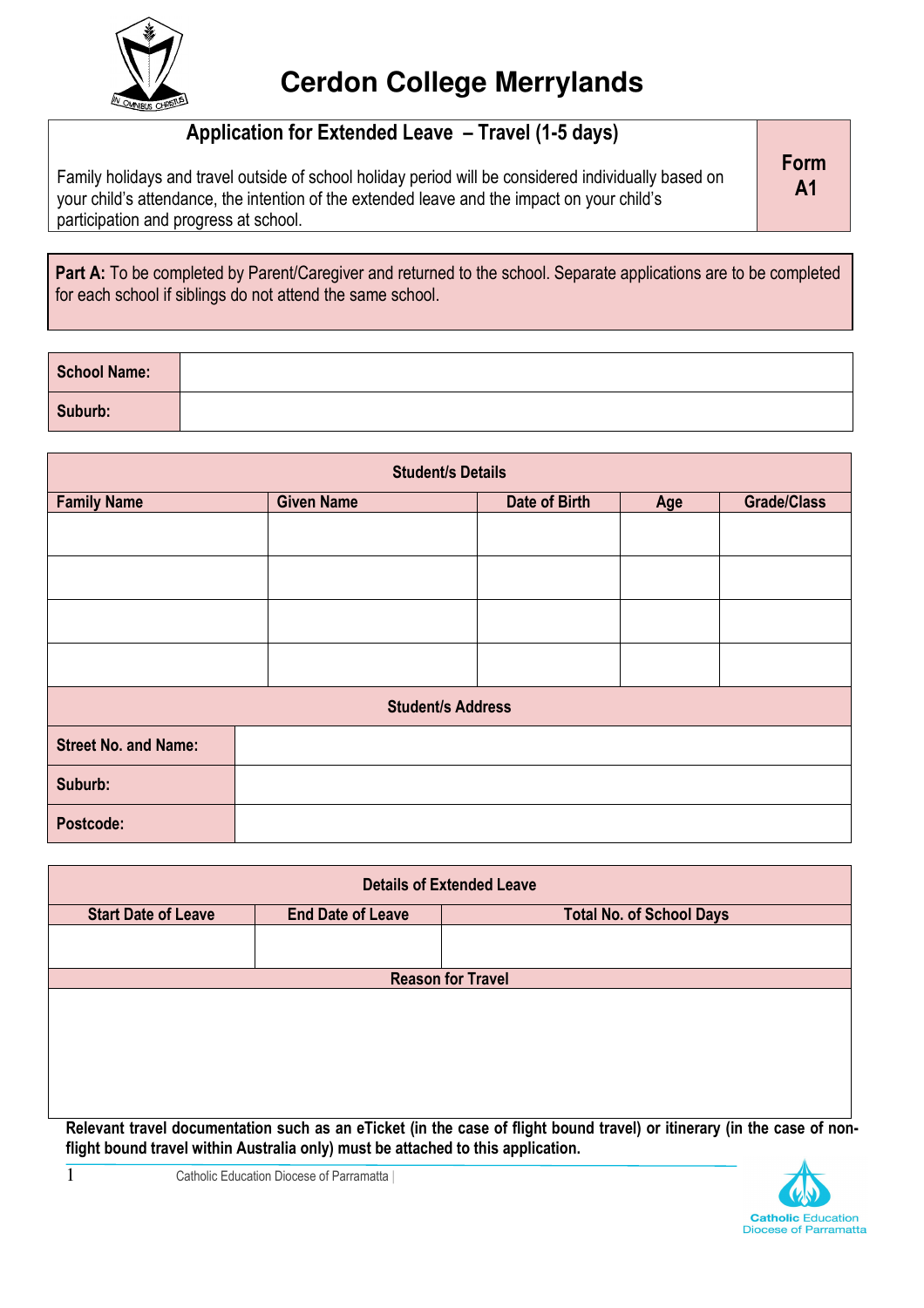

## **Cerdon College Merrylands**

| Details of Prior Approved Extended Leave - Travel                |                                                                                                                  |                           |                  |        |
|------------------------------------------------------------------|------------------------------------------------------------------------------------------------------------------|---------------------------|------------------|--------|
| If yes, please provide details of previous extended leave below. | Are there any current or previous applications for extended leave during this current school year? (Please tick) |                           | <b>Yes</b><br>No | $\Box$ |
| <b>Previous Leave Start Date</b>                                 | <b>Previous Leave End Date</b>                                                                                   | <b>No. of School Days</b> |                  |        |
|                                                                  |                                                                                                                  |                           |                  |        |

| <b>Parent/Caregiver Details</b> |  |                   |  |                                  |                  |  |
|---------------------------------|--|-------------------|--|----------------------------------|------------------|--|
| <b>Family Name</b>              |  | <b>Given Name</b> |  | <b>Relationship to Student/s</b> |                  |  |
|                                 |  |                   |  |                                  |                  |  |
| <b>Street No. and Name:</b>     |  |                   |  |                                  | Postcode:        |  |
| Suburb:                         |  |                   |  |                                  | <b>Phone No:</b> |  |

As the parent/caregiver and the applicant for the above mentioned student/s, I hereby apply for a Certificate of Extended Leave – Travel and understand that my child/children will be granted a period of extended leave upon acceptance by the Principal for the reason provided.

I understand that, if the application is accepted:

- o I am responsible for the supervision of the student/s during the period of extended leave
- o The accepted period of extended leave is limited to the period indicated
- o The accepted period of extended leave is subject to the conditions listed on the Certificate of Extended Leave
- o The period of extended leave will count towards my child's/children's absences from school.

I declare that the information provided in this application is to the best of my knowledge and belief; accurate and complete. I recognise that should statements in this application later prove to be false or misleading any decision made as a result of this application may be reversed. I further recognise that a failure to comply with any condition set out in the application may result in the provided period of extended leave being cancelled.

| Signature of Parent/Caregiver | <b>Date</b> |
|-------------------------------|-------------|
|                               |             |
|                               |             |

## Privacy Statement

The information provided will be used to process the student's Application for Extended Leave – Travel during the period indicated. It will only be disclosed for the following purposes:

- o General student administration relating to the education and welfare of the student
- o Communication with students and parents/caregivers
- o To ensure the health, safety and welfare of students, staff and visitors to the school
- o State and national reporting purposes
- o For any other purpose required by law

Once you have completed and signed this application, please return to the school Principal